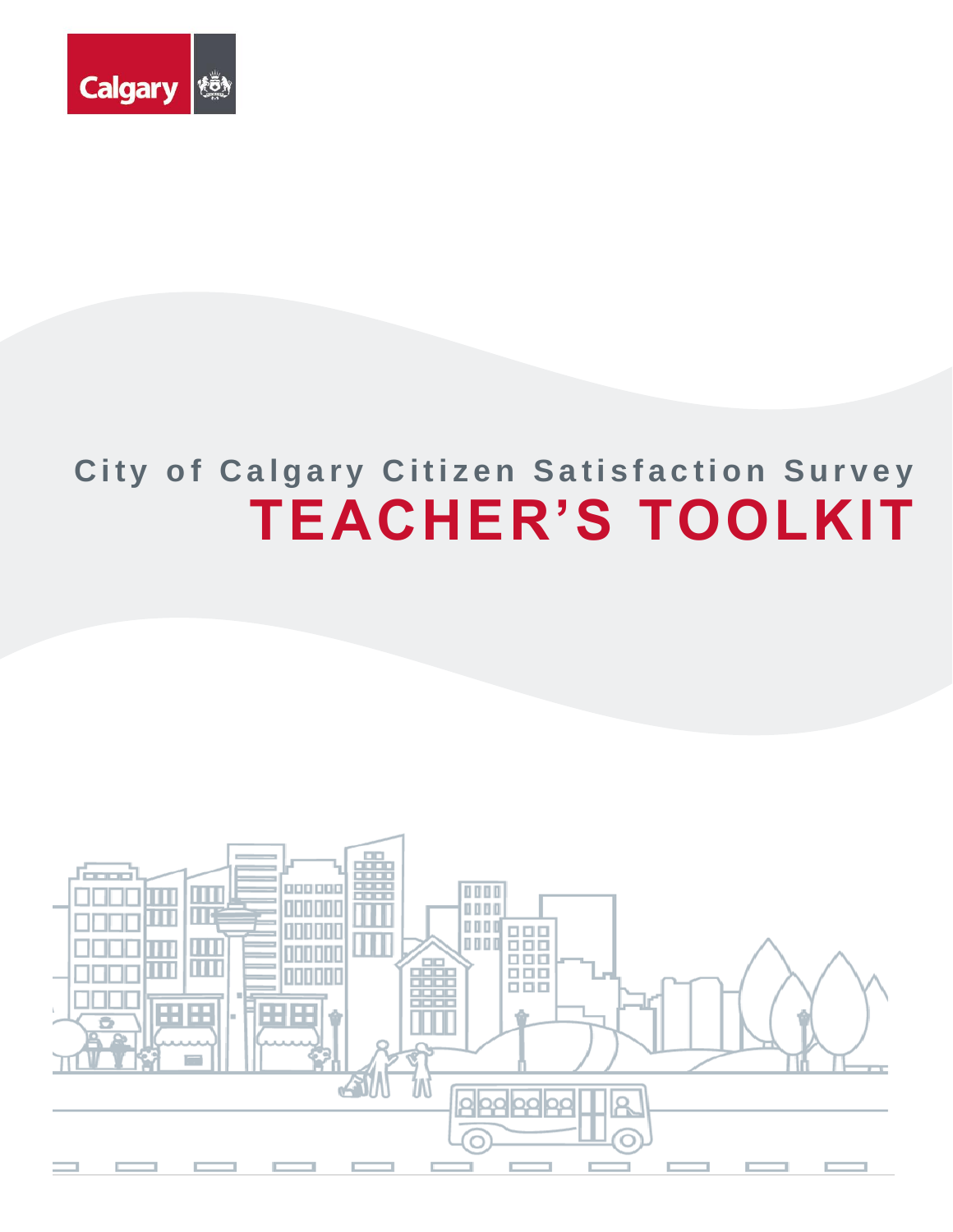

# **Teacher's Guide: City of Calgary Citizen Satisfaction Survey**

**Contents Table of** 

Table of<br>Contents

### **Appendices:**

| A: Student Citizen Satisfaction Survey  11-14  |           |  |
|------------------------------------------------|-----------|--|
| <b>B: Citizen Satisfaction Survey Results </b> | $15 - 18$ |  |
|                                                |           |  |

**Questions? Contact [research@calgary.ca](mailto:research@calgary.ca)**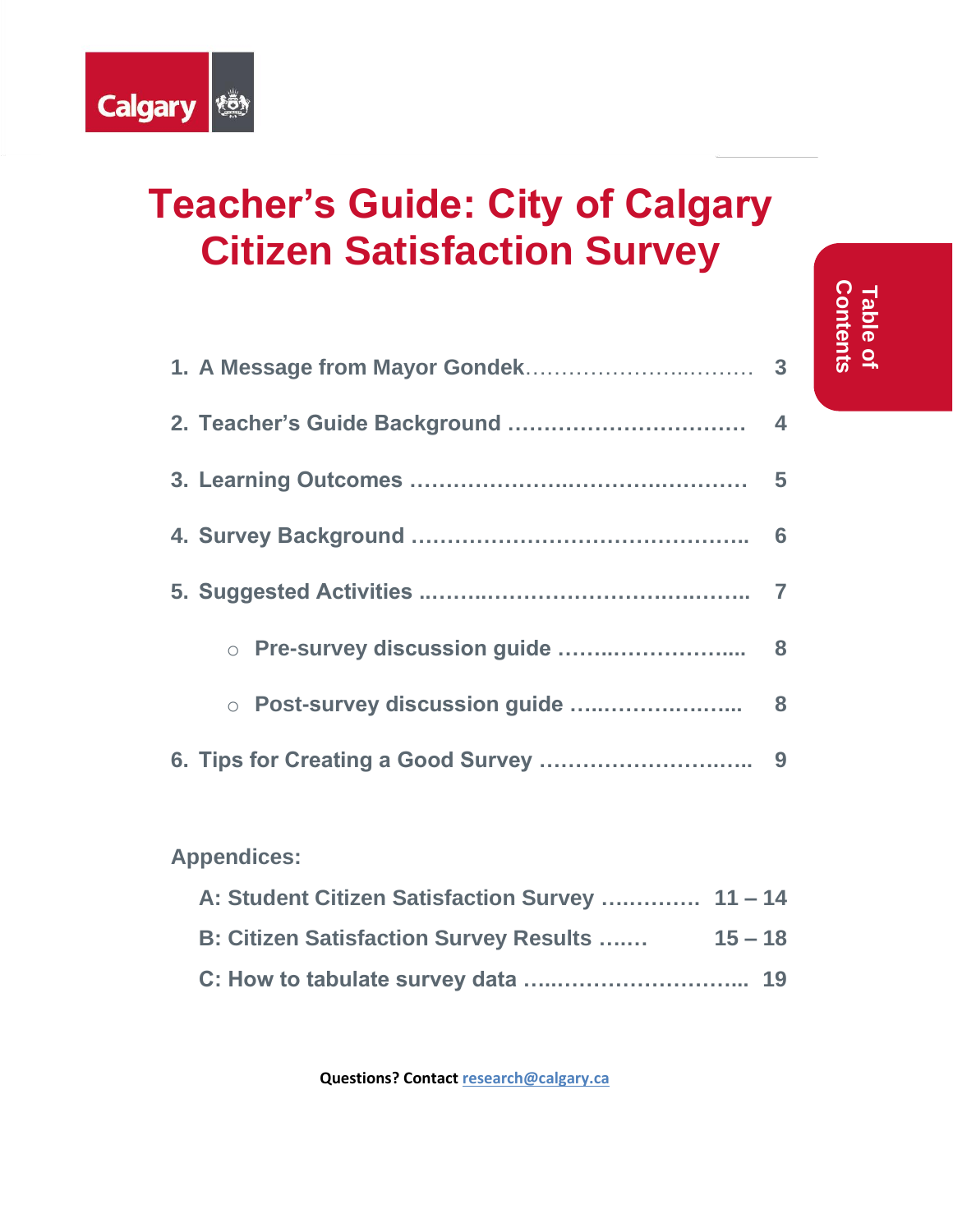

### **Welcome**



At the City of Calgary, we are focused on making informed decisions that are supported by reliable data sources. Our job, first and foremost, is to serve the people of Calgary. To ensure we are doing that effectively, we conduct the Annual Citizen Satisfaction Survey to let us know if we are on the right track.

Of course, a tool is only as strong as the process it is part of. In this case, it requires broad based participation and an informed citizenry. To that end, I want to thank students, parents and teachers for actively engaging with the process and doing your

part to understand the services provided by the City of Calgary. In doing so, together we can continuously improve how we serve all Calgarians, making life better every day.

- Mayor Jyoti Gondek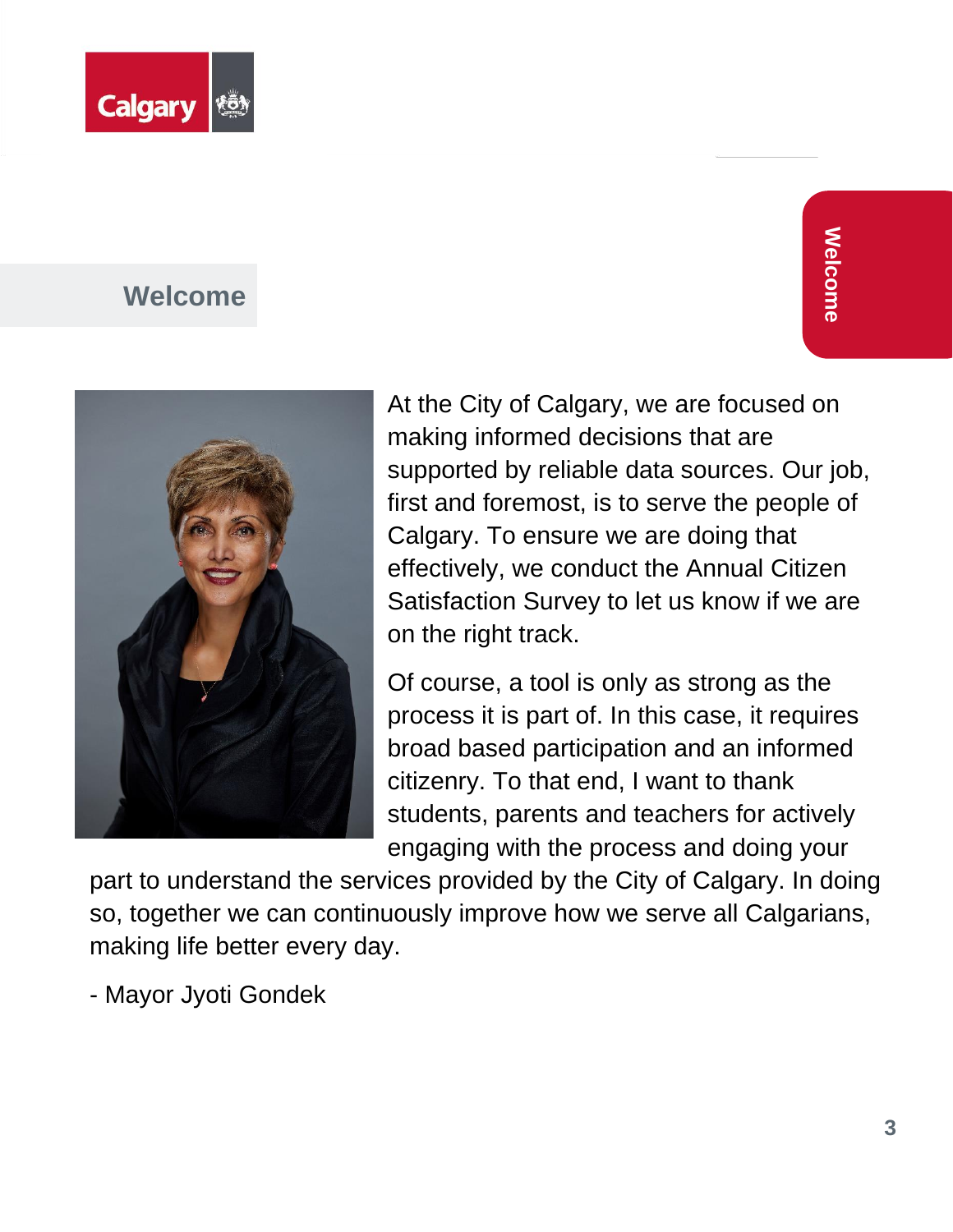

### **Background**

**Background Background**

At City Hall School, teachers and students work with City of Calgary employees and meet with Council members as they learn more about City of Calgary services, municipal governance and what it means to be a Calgarian. In 2014, a group of students from Westmount Charter School attended City Hall School during their unit on *happiness* and *probability/statistics*.

The City's Corporate Research Team was invited to design a session on the annual Citizen Satisfaction Survey, which measures citizens' perceptions and satisfaction of quality of life, and programs and services at The City. It was through this session that this toolkit was developed.

This exercise was a good way of showing students how surveys are used as a research technique and how the answers are used to guide decisions around the City services that students use each and every day. After learning about the Citizen Satisfaction Survey and completing a student-friendly version, students have an opportunity to see how their perceptions rank against the general population.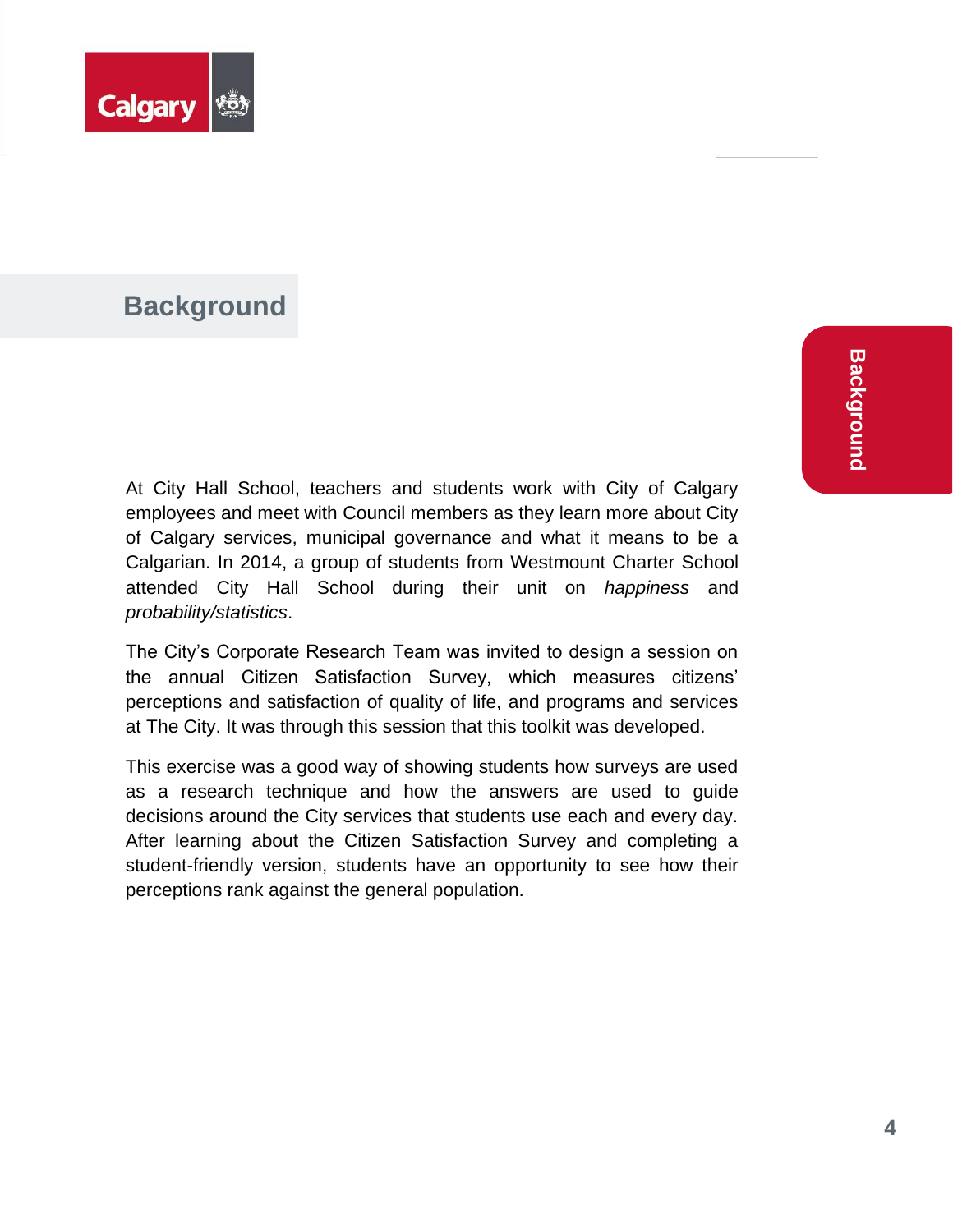

### **Learning Outcomes**

In the Grade 6 Social Studies program, students examine how participation in the democratic process is a means for governments and citizens to affect change in their communities. They explore how democratic principles and ideals are reflected in the structure and functions of local and provincial governments. Various research methods are also explored as part of the math unit on Statistics and Probability. This toolkit can be connected to the following learning outcomes:

#### Citizens Participating in Decision Making

Students will demonstrate an understanding and appreciation of the dynamic relationship between governments and citizens as they participate in an annual Citizen Satisfaction Survey and increase their understanding of how citizen input is used in decision making.

#### Statistics and probability (data analysis)

Collect, display and analyze data to solve problems:

- (3) Create, label and interpret graphs to draw conclusions;
- (4) Select, justify and use appropriate methods of collecting data, including experiments, databases, electronic media and questionnaires.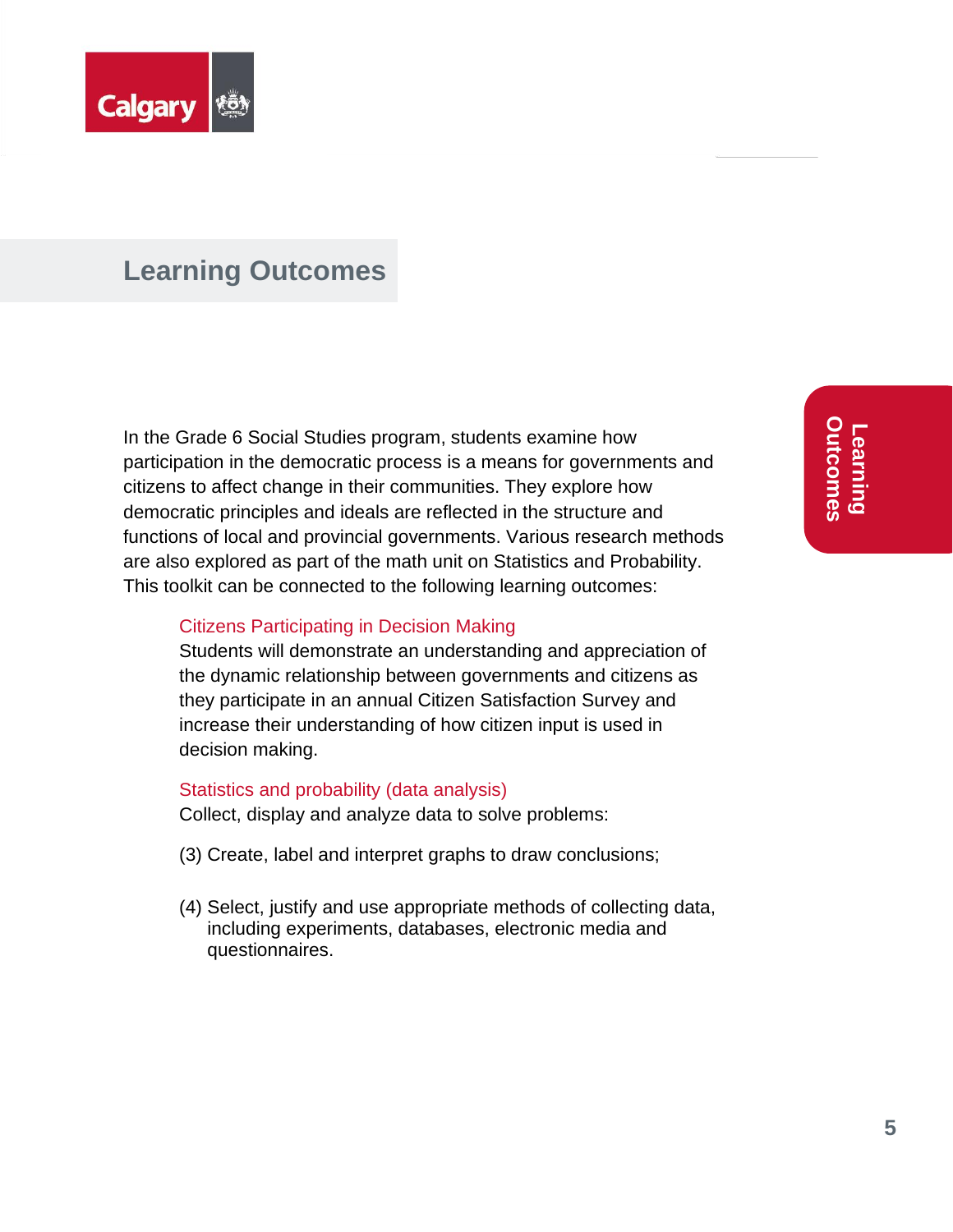

### **Survey Background**

#### About the survey

Since 1997, The City has conducted the Annual Citizen Satisfaction Survey to understand and respond to the changing needs and expectations of Calgarians. The survey is done each fall to align with budgets and business planning. This helps The City understand what Calgarians want before planning for the future.

#### Why do we do the survey?

- It provides City Council and Administration with an idea of citizens' opinions about the programs and services provided by The City.
- It is an important tool for looking at the big picture of citizens' satisfaction and expectations with City of Calgary programs and services.

#### What do we do with the information?

The information collected from the survey is shared with City departments. This allows The City to improve programs and services with input from citizens. It is also used to measure The City's performance – it's like a report card for The City.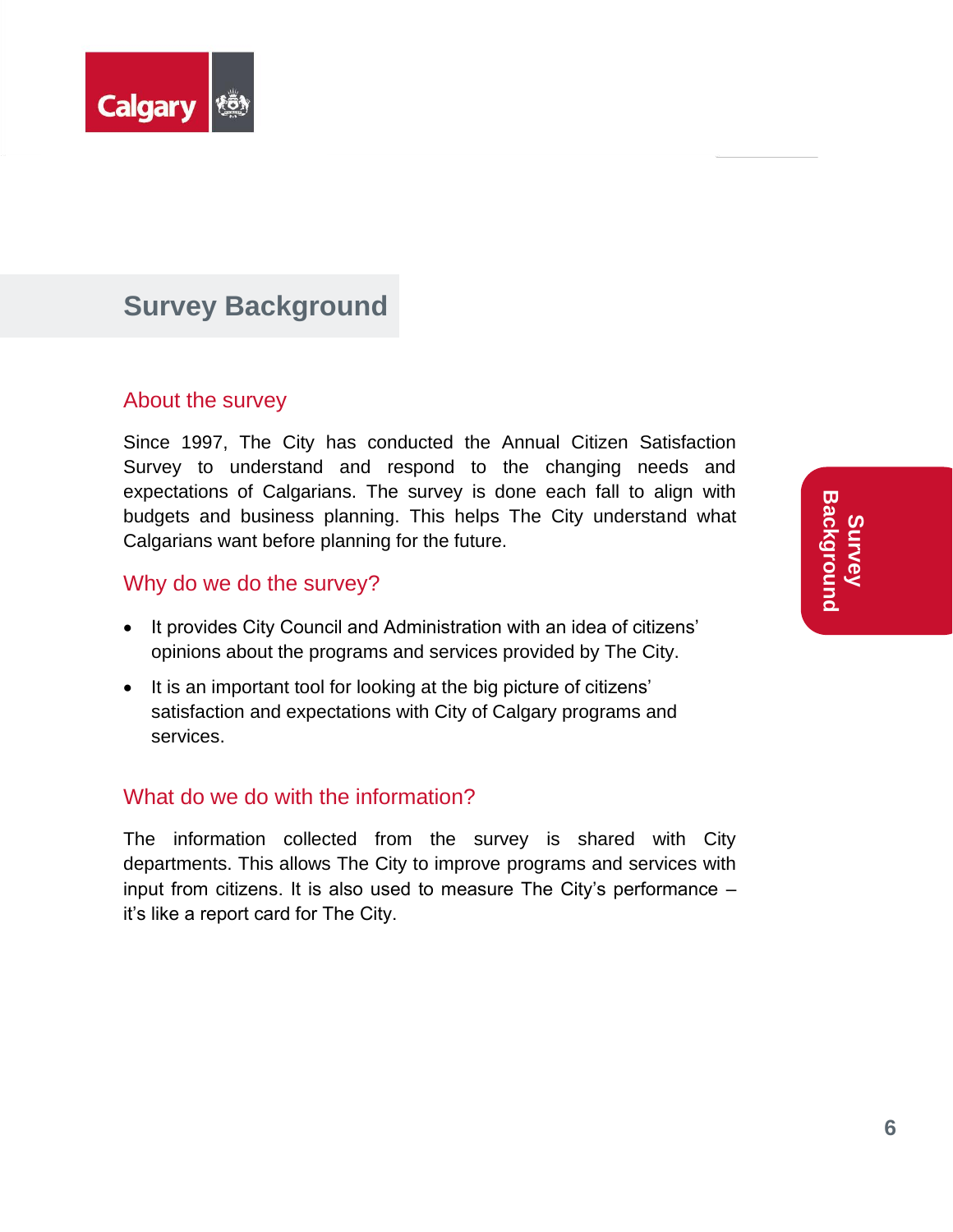

# **Suggested Activities**

- 1. Relate survey to applicable learning outcomes
- 2. Provide overview of survey what is it/why it's done
- 3. Pre-survey group discussion
- 4. Students complete survey
- 5. Post-survey group discussion
- 6. Results comparison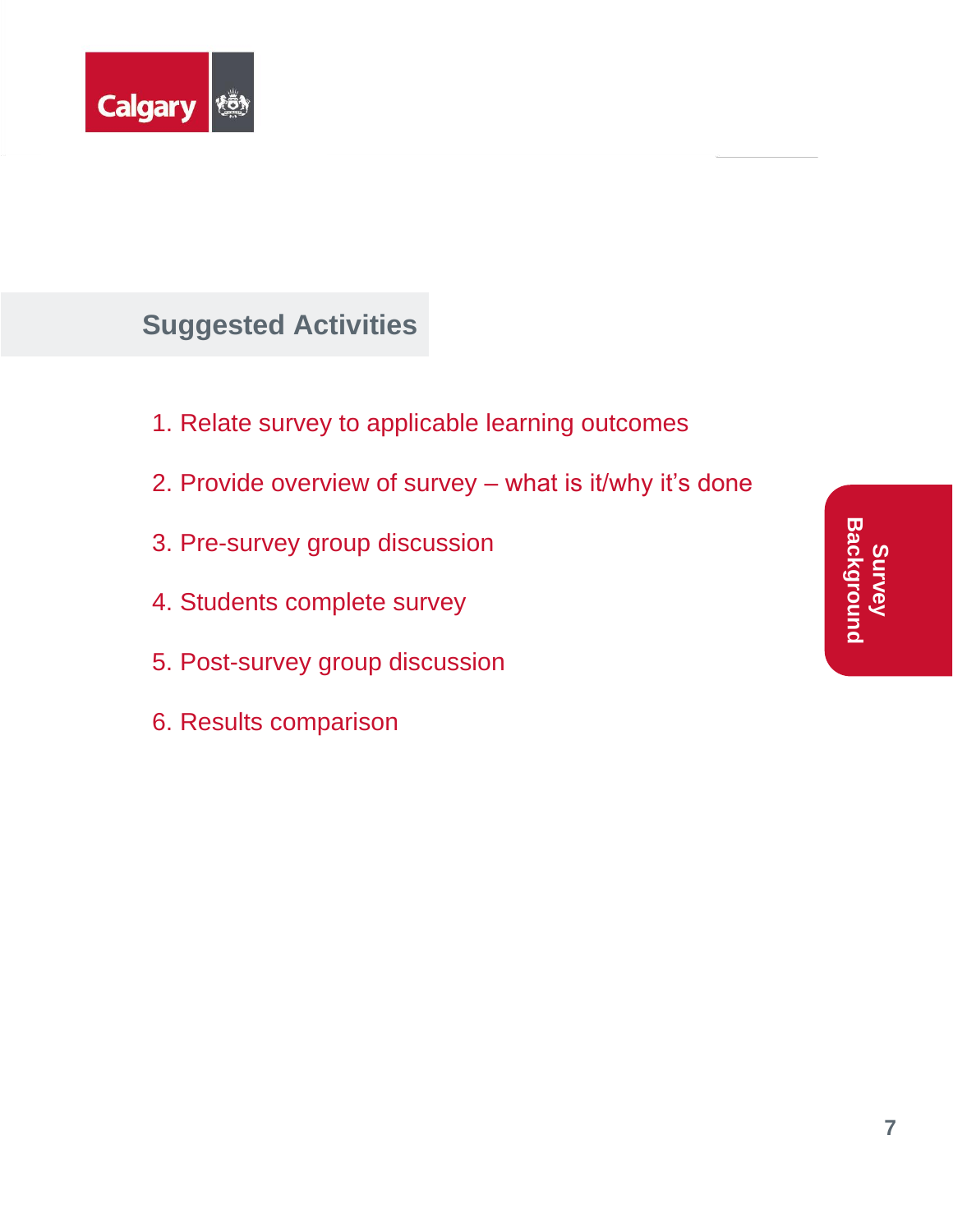

# **Pre-survey Discussion**

We suggest using a whiteboard or flipchart to capture students' responses to the following questions:

- 1. What does satisfaction mean?
- 2. If it were up to you, how would you measure satisfaction?
- 3. What do you think should be asked in a survey about satisfaction on something?
- 4. What would you want The City to know?
- 5. What makes a good survey?

### **Post-survey Discussion**

- 1. What did you think of the questions?
- 2. Which questions did you like/not like?
- 3. Any question that you didn't understand?
- 4. What would you change in the survey?
- 5. What actions would you take as a result of the survey findings?

**Discussion Guide**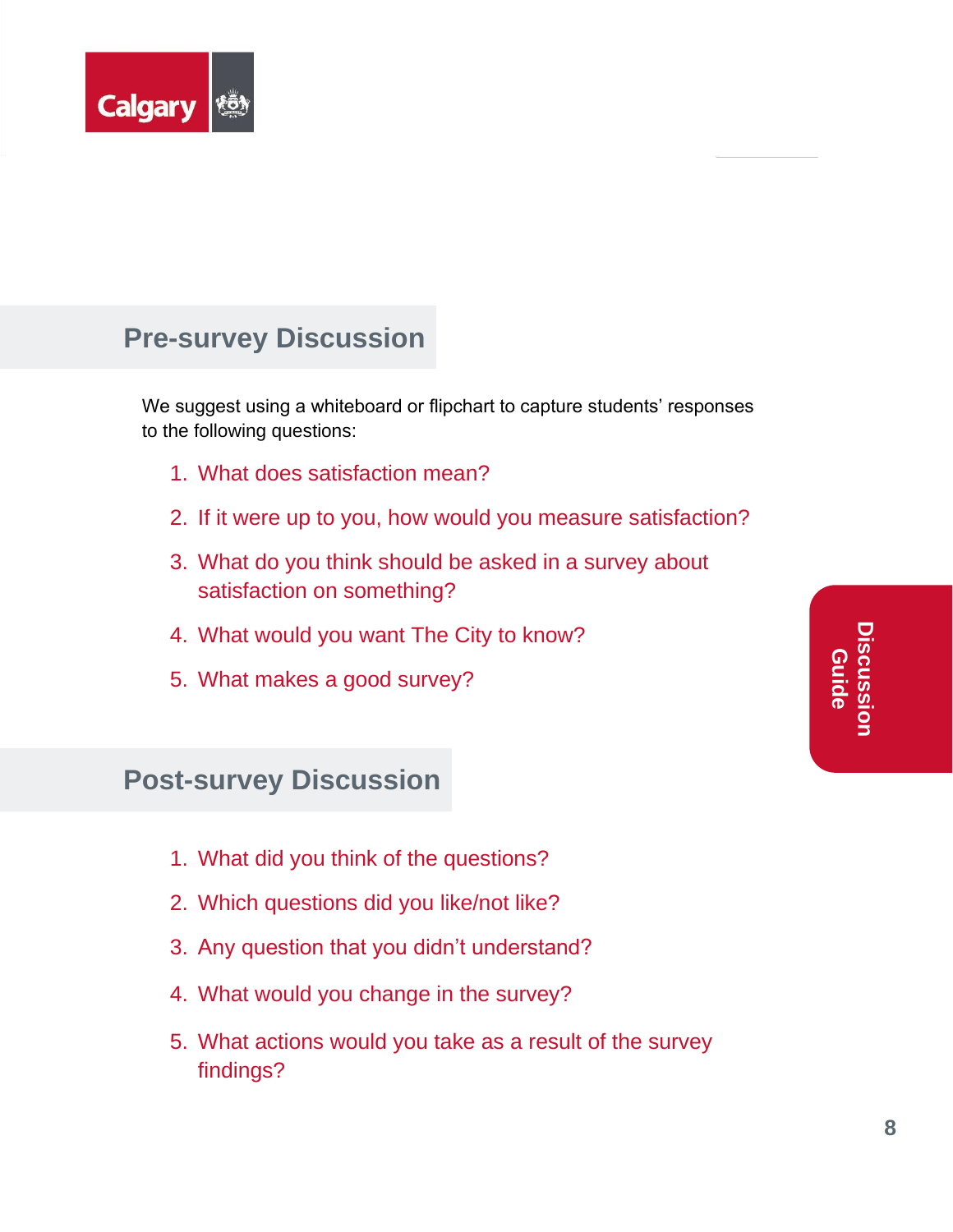

## **Tips for Creating a Good Survey**

#### **It's not too long. Shorter is better as long as you get the information you need.**

− A five-minute survey is great but only if you ask the questions you need answers to. It's usually better to take a few more minutes to get the information you need.

#### **The first few questions are fairly easy.**

− If you start with difficult questions, people may not want to finish the survey. If your survey is about students' ideas for a new playground at the school, you might want to start with an easy question such as "What is your favourite game to play?"

#### **The order of the questions makes sense and similar questions are together.**

− You shouldn't switch back and forth between different topics because it confuses people and feels awkward.

#### **The personal information questions are at the end of the survey.**

If you put personal information questions like their age, the community they live in, and how many people live in their house at the end of a survey, people are more likely to answer them because they are more comfortable.

#### **Use simple language.**

Make sure that you are using words that everyone can understand.

#### **Questions are clear so that the people taking the survey know what you mean.**

- − The question: "How satisfied are you with the services you get?" isn't clear enough. "How satisfied are you with the recycling collection service you get from The City of Calgary?" is more specific.
- − Don't ask two questions in one, like: "Do you feel safe and proud living in your community?" because you might want to say yes to one but no to the other.
- − Questions should not be worded in a way that suggests an answer. "The City of Calgary has the best swimming pools in Alberta. How satisfied are you with City of Calgary swimming pools?" might trick people into saying they are more satisfied than they really are.

#### **The answer choices make sense.**

- − If you ask the question "How satisfied are you with your Blue Cart service?", the following answer choices don't make sense: Excellent / Good / Fair / Poor. Better choices are: Very Satisfied / Somewhat Satisfied / Not Very Satisfied / Not At All Satisfied.
- − You should have an equal number of positive and negative options: Excellent / Very Good / Good / Poor have three positive and one negative option, so results might look more positive than they really are.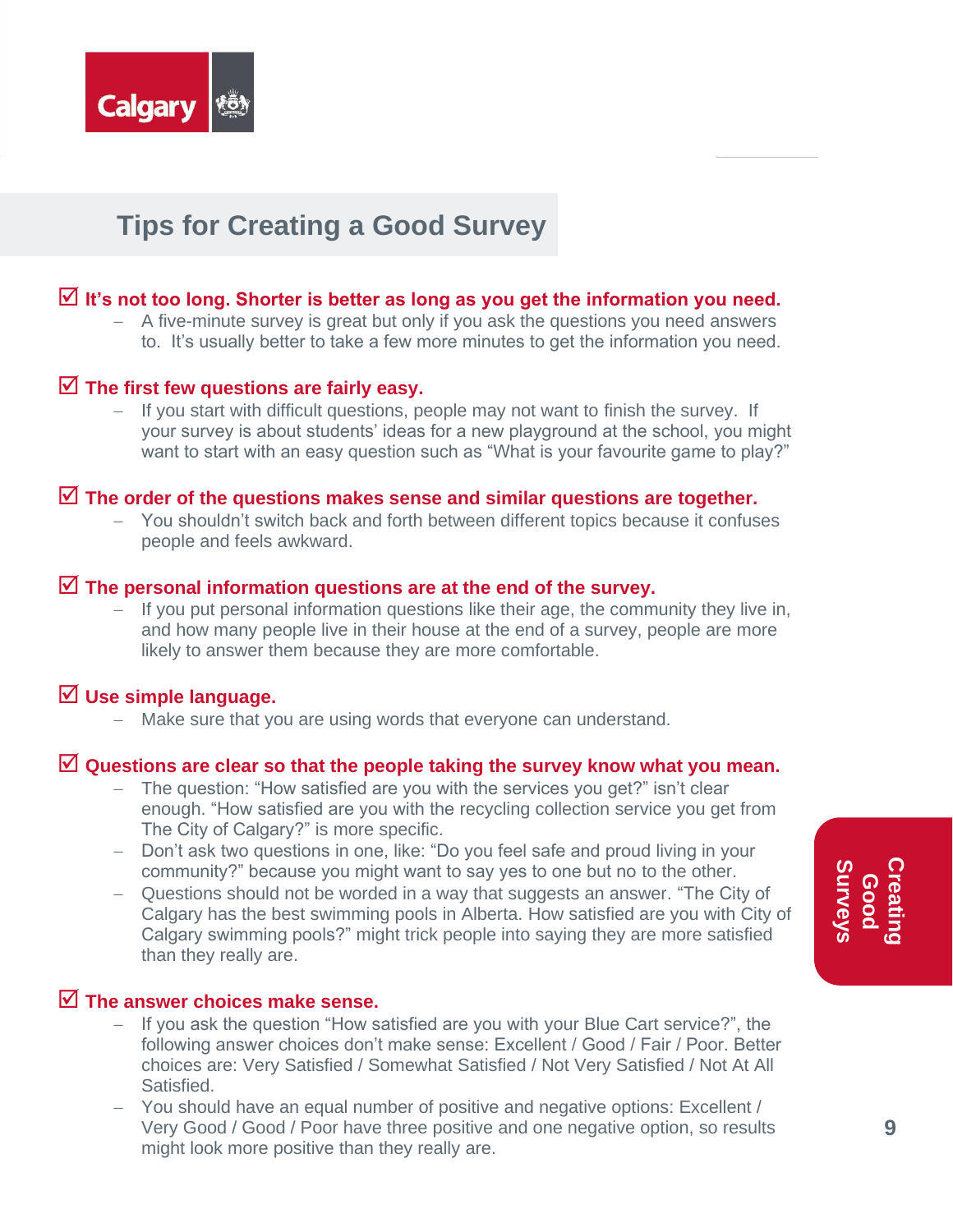

### **Student survey**

In A*ppendix A* you will find a printable survey for your students. This survey has been customized to a Grade 6 level and the questions are comparable to the questions in the actual Citizen Satisfaction Survey.

### **Comparison data**

In A*ppendix B* you will find the results from the 2021 Citizen Satisfaction Survey. With this data, you will be able to share with students how their perceptions of City services and programs compare to the general population.

When compared to the average of other Canadian cities in the Ipsos database, The City of Calgary performs as well as or better on several measures.

**Surveys &**  urveys<br>& **Results**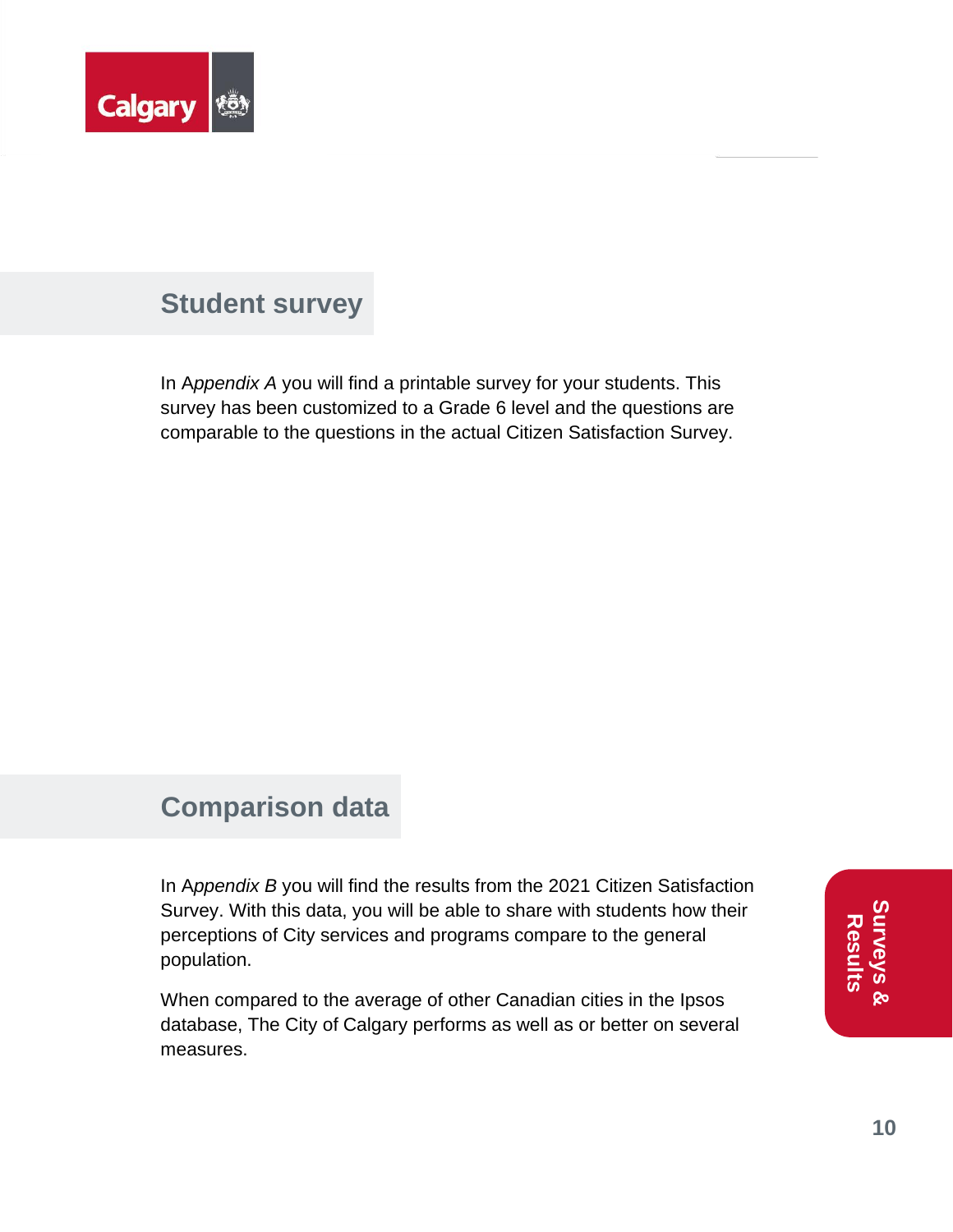

### **Appendix A**

### **The City of Calgary Student Citizen Satisfaction Survey**

Each year, The City of Calgary conducts the Citizen Satisfaction Survey with Calgarians to collect opinions about The City's programs and services.

The personal information from this survey is collected under the authority of the Freedom of Information and Protection of Privacy Act, Section 33(c) and is used to help The City of Calgary make decisions about City services.

1. a) What do you think is the most important issue facing your community that should get more attention from City leaders?

b) Can you think of any other important issues in Calgary?

2. On a scale of 1 to 10 where 1 is **very poor** and 10 is **very good**, how would you rate the overall quality of life in Calgary today? Please circle your answer.

| <b>Very</b> |                         |                |                 |                 |                |             | <b>Very</b>     |
|-------------|-------------------------|----------------|-----------------|-----------------|----------------|-------------|-----------------|
| poor        |                         |                |                 |                 |                |             | good            |
| $1 \t 2$    | $\overline{\mathbf{3}}$ | $\overline{4}$ | $5\overline{)}$ | $6\overline{6}$ | $\overline{7}$ | $8\qquad 9$ | $\overline{10}$ |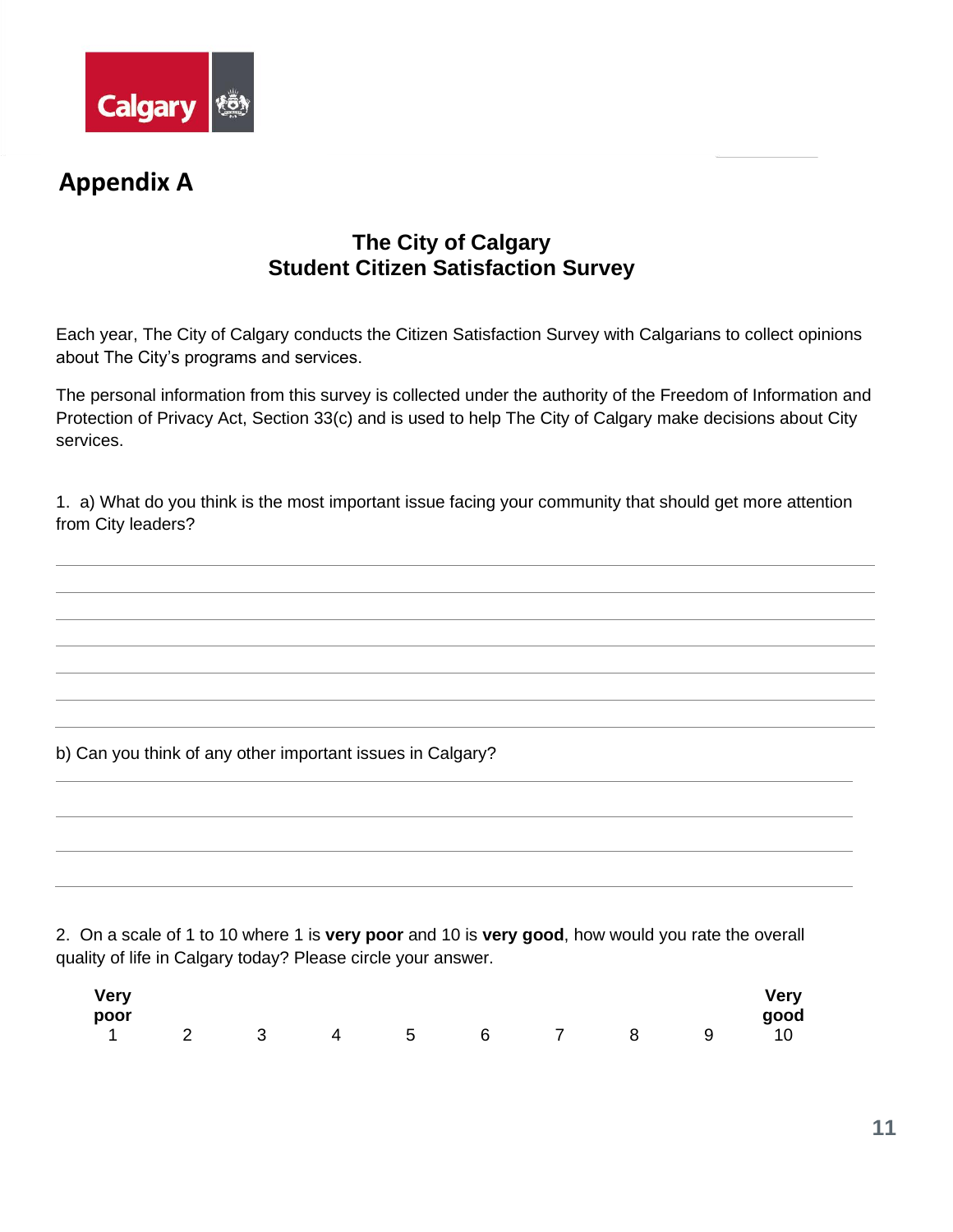

- 3. Do you feel that the quality of life in Calgary in the past three years has…
- **O** Improved
- $\bigcirc$  Stayed the same
- **Q** Worsened

4. The City of Calgary provides a variety of services including police, fire, transit, recreation, parks, roads, water and sewer as well as community planning and social development.

The following is a list of some programs and services provided to you by The City of Calgary. How satisfied are you with the job that The City is doing in providing this program or service?

|                                                                            | <b>Very</b><br>satisfied | <b>Somewhat</b><br>satisfied | Not very<br>satisfied | Not at all<br>satisfied | Don't<br>know |
|----------------------------------------------------------------------------|--------------------------|------------------------------|-----------------------|-------------------------|---------------|
| The Fire Department                                                        |                          |                              |                       |                         |               |
| Your home garbage collection service                                       |                          |                              |                       |                         |               |
| Your home Blue Cart recycling                                              |                          |                              |                       |                         |               |
| Your home Green Cart composting                                            |                          |                              |                       |                         |               |
| City-operated recreation programs<br>such as swimming lessons              |                          |                              |                       |                         |               |
| Calgary's parks, playgrounds and<br>other open spaces                      |                          |                              |                       |                         |               |
| The quality of drinking water                                              |                          |                              |                       |                         |               |
| Bylaw services for things such as<br>noise complaints, fire pits and weeds |                          |                              |                       |                         |               |
| Animal control services for stray<br>animals and dog licensing             |                          |                              |                       |                         |               |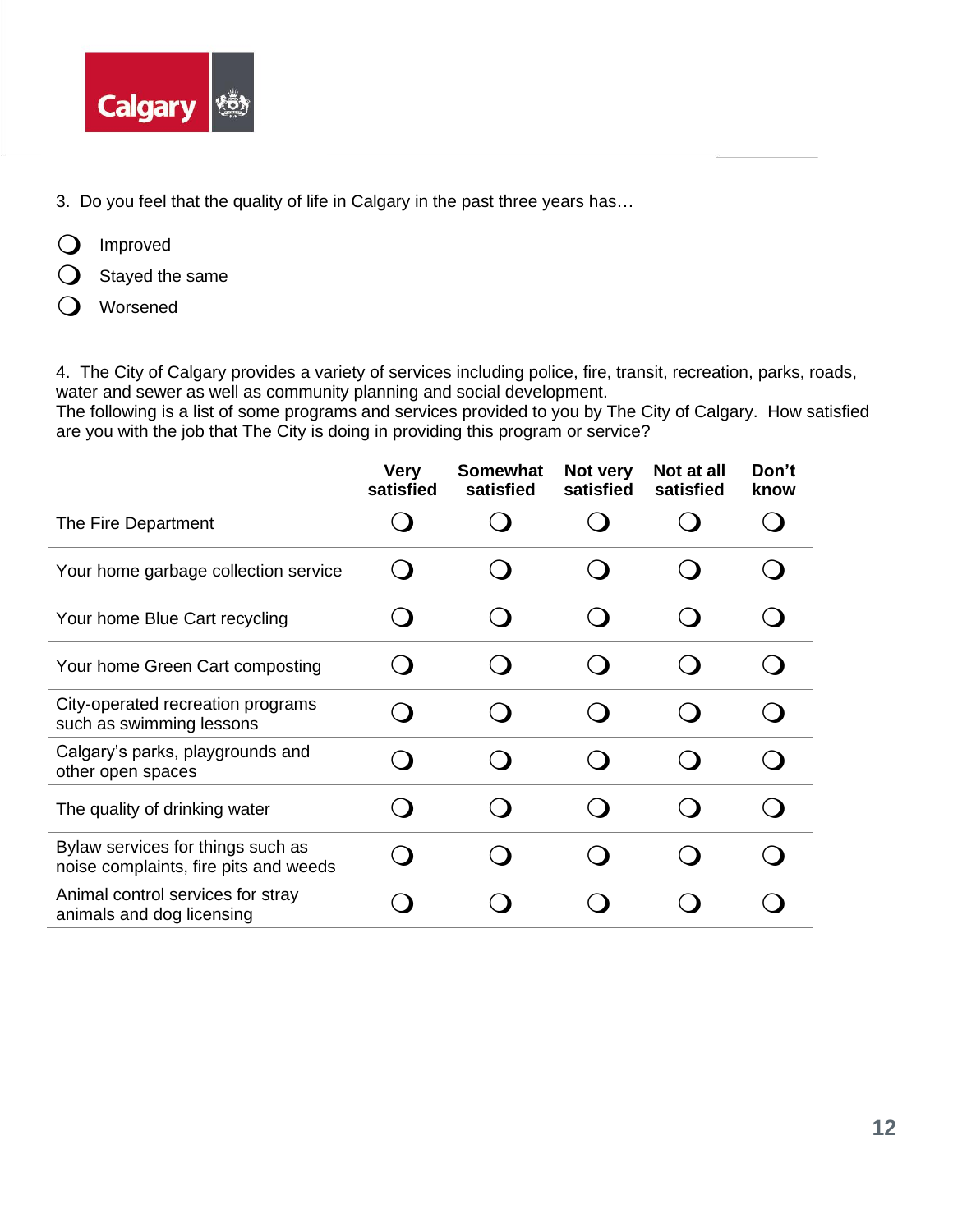

5. How safe do you feel or would you feel walking alone in your neighbourhood after dark? Do you or would you feel . . .

- $\bigcirc$  Very unsafe
- $\Omega$  Somewhat unsafe
- $\bigcirc$  Mostly safe
- $\bigcirc$  Very safe

6. Next are some statements that some people have said about life in Calgary. Please tell us whether you agree or disagree with each statement, using a scale from 1 to 10, where 1 is **completely disagree** and 10 is **completely agree**. Please circle your answer for each statement.

a) Calgary is moving in the right direction to ensure a high quality of life for future generations

| <b>Completely</b><br>disagree<br>1                                     | 2              | 3 | $\overline{4}$ | 5 <sup>5</sup> | 6               | $\overline{7}$ | 8 | $9\,$ | <b>Completely</b><br>agree<br>10 |
|------------------------------------------------------------------------|----------------|---|----------------|----------------|-----------------|----------------|---|-------|----------------------------------|
| b) I am proud to be a Calgarian                                        |                |   |                |                |                 |                |   |       |                                  |
| <b>Completely</b><br>disagree                                          | $\overline{2}$ | 3 | $\overline{4}$ | 5              | 6               | $\overline{7}$ | 8 | $9\,$ | <b>Completely</b><br>agree<br>10 |
| c) I am proud to live in my neighbourhood                              |                |   |                |                |                 |                |   |       |                                  |
| <b>Completely</b><br>disagree                                          |                |   |                |                |                 |                |   |       | <b>Completely</b><br>agree       |
|                                                                        | 2              | 3 | $\overline{4}$ | 5              | $6\phantom{1}6$ | $\overline{7}$ | 8 | 9     | 10                               |
| d) I am regularly involved in neighbourhood and local community events |                |   |                |                |                 |                |   |       |                                  |

| <b>Completely</b><br>disagree |  |   |   |   |  | <b>Completely</b><br>agree |
|-------------------------------|--|---|---|---|--|----------------------------|
|                               |  | 4 | 5 | 6 |  |                            |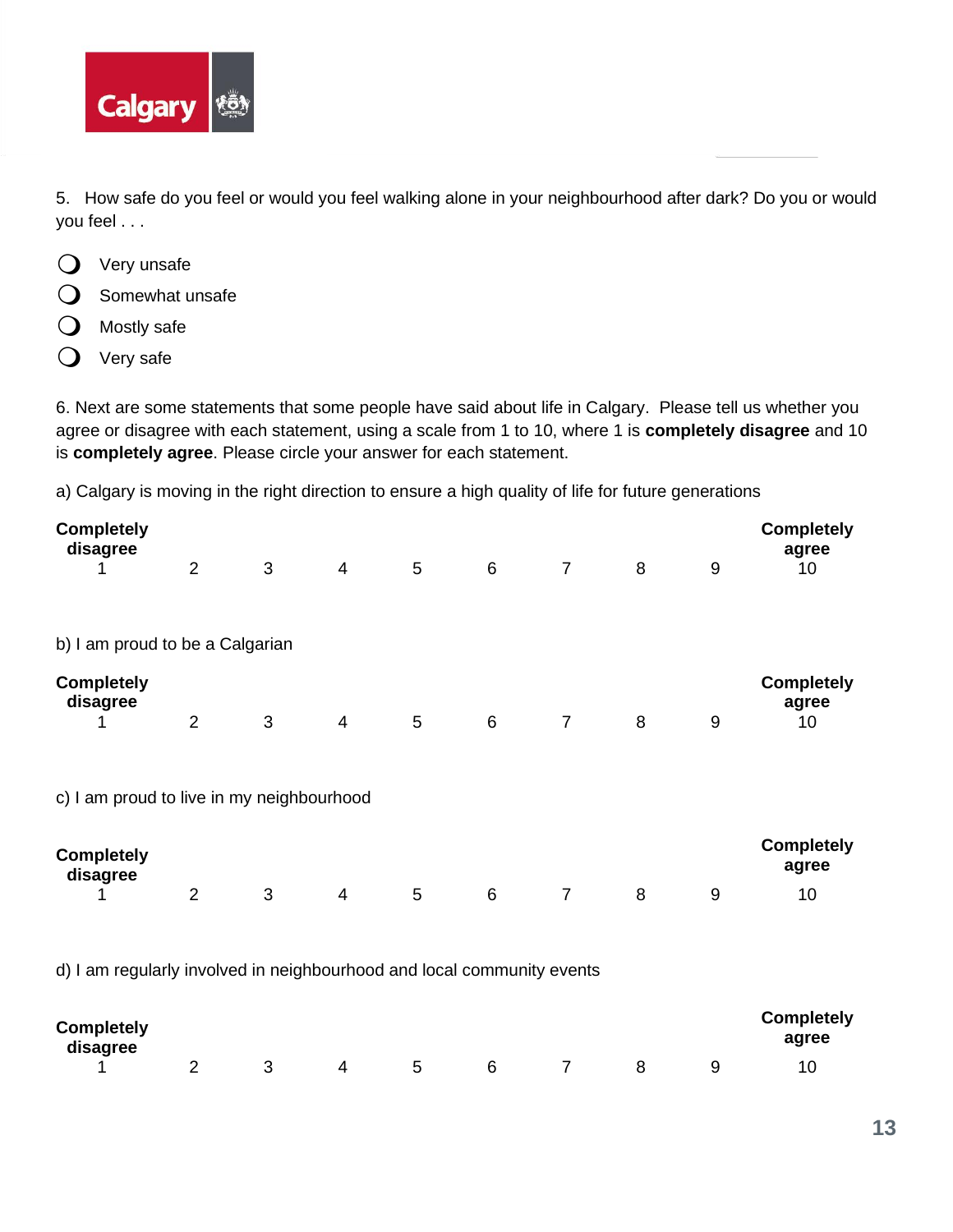

e) Calgary is a great place to make a life

| <b>Completely</b><br>disagree |  |   |   |  | <b>Completely</b><br>agree |
|-------------------------------|--|---|---|--|----------------------------|
|                               |  | ა | 6 |  | 10                         |

You're almost finished. The last few questions help us to group responses and sort the information collected.

7. What community do you live in?

8.Are you a . . .

- O Boy
- **O** Girl
- Other \_\_\_\_\_\_\_\_\_\_\_\_\_\_
- $\bigcirc$  Prefer not to answer

9. How many years have you lived in Calgary?

\_\_\_\_\_\_\_\_\_ years

**This completes the survey. Thank you very much for taking the time to provide feedback!**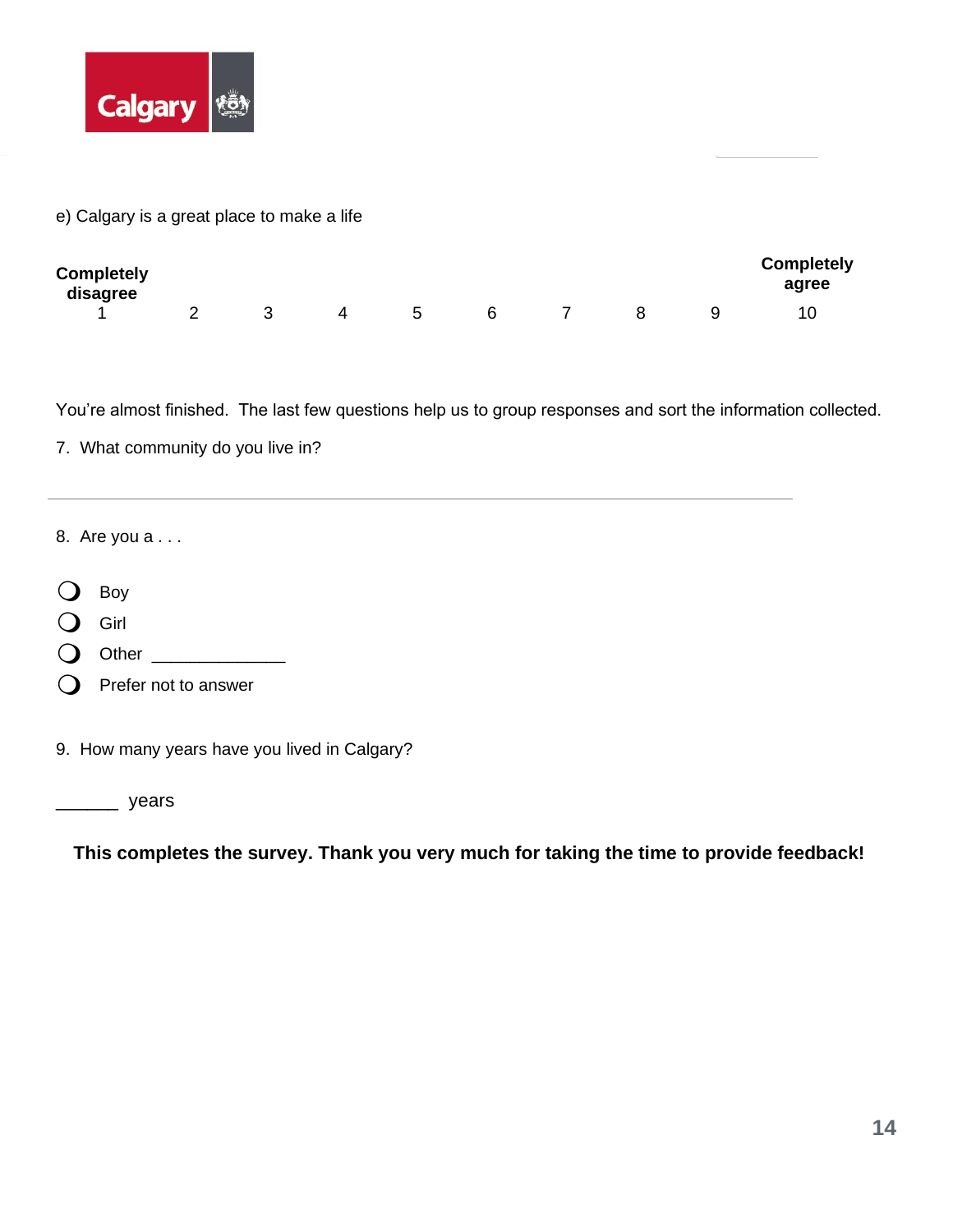

### **Appendix B**

### **Comparison Data**

### *City of Calgary 2021 Citizen Satisfaction Survey Results*

Each year, The City of Calgary conducts the Citizen Satisfaction Survey with Calgarians to collect opinions about The City's programs and services.

The information from this survey is collected under the authority of the Freedom of Information and Protection of Privacy Act, Section 33(c) and is used to help The City of Calgary make decisions about City services.

1. a) What do you think is the most important issue facing your community and should get more attention from leaders?

- **19% Infrastructure, traffic and roads**
- **10% Crime, safety and policing**
- **9% Transit**
- **7% COVID-19 Pandemic**
- **6% Taxes**
- **5% Recreation and Parks**
- **5% Homelessness, Poverty & Affordable Housing**
- **5% Economy**
- **4% Environment and Waste Management**
- **4% Budget & Spending**
- **3% Education**
- **3% Growth and planning**
- **3% Healthcare**

b) Can you think of any other important issues in Calgary?

**10% Infrastructure, traffic and roads**

- **5% Transit**
- **4% Crime, safety and policing**
- **4% Recreation and Parks**
- **3% Taxes**
- **3% Homelessness, Poverty & Affordable Housing**
- **2% COVID-19 Pandemic**
- **2% Environment and Waste Management**
- **2% Education**
- **2% Growth and Planning**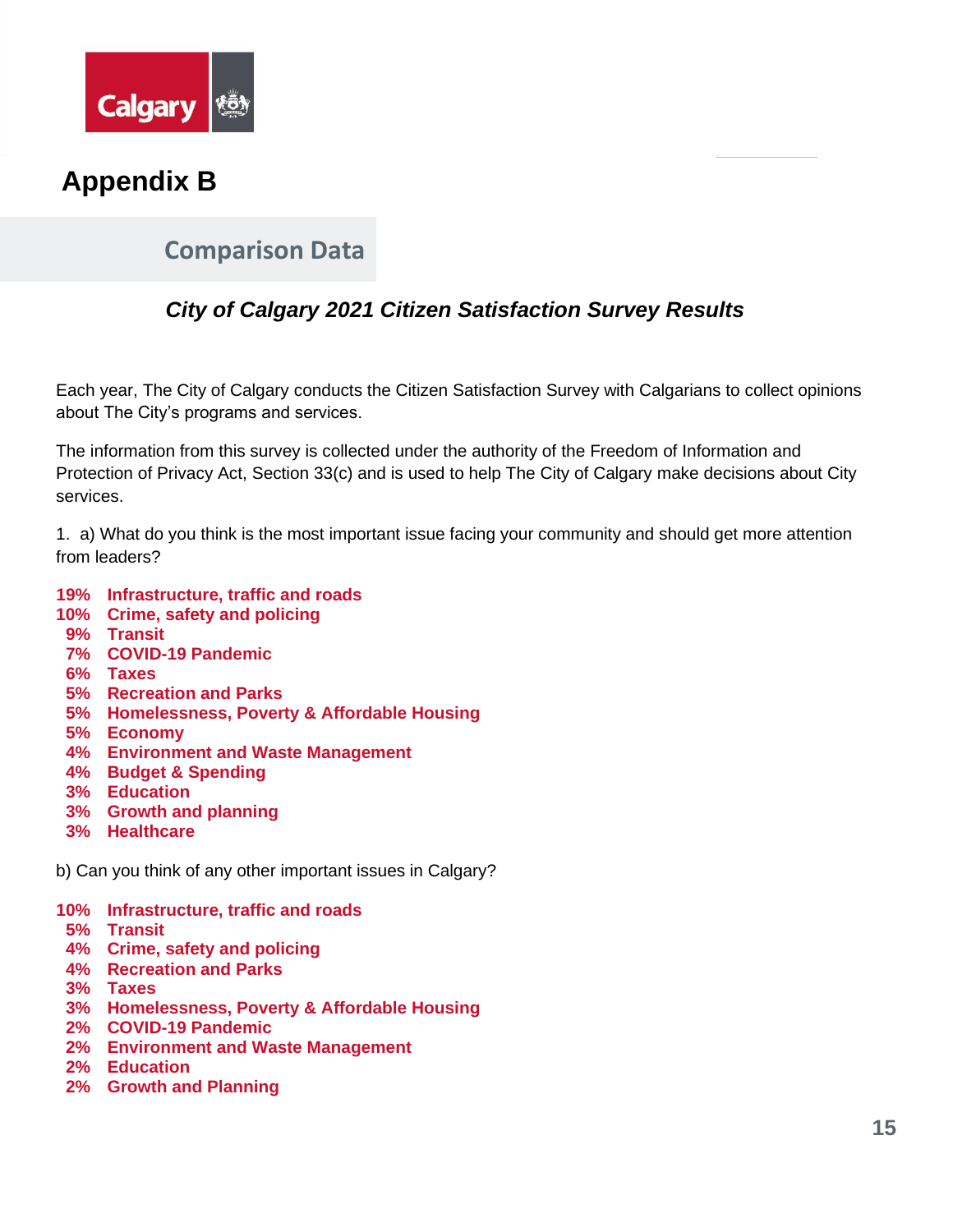

**1% Economy 1% Budget & Spending**

**1% Healthcare**

Total mentions:

|           | 29% Infrastructure, traffic and roads         |
|-----------|-----------------------------------------------|
|           | 14% Crime, safety and policing                |
|           | 14% Transit                                   |
| 9%        | <b>COVID-19 Pandemic</b>                      |
| 9%        | <b>Taxes</b>                                  |
|           | 9% Recreation and Parks                       |
|           | 8% Homelessness, Poverty & Affordable Housing |
| 6%        | <b>Economy</b>                                |
| <b>6%</b> | <b>Environment and Waste Management</b>       |
| <b>5%</b> | <b>Budget &amp; Spending</b>                  |
|           | 5% Education                                  |
|           | 5% Growth and planning                        |
| AO/       | <b>Hoaltheare</b>                             |

**4% Healthcare**

2. On a scale of 1 to 10 where 1 is **very poor** and 10 is **very good**, how would you rate the overall quality of life in Calgary? Please circle your answer.

| <b>Very</b><br>poor |                |    |    |    |    |              |                             |     | Very<br>good |
|---------------------|----------------|----|----|----|----|--------------|-----------------------------|-----|--------------|
|                     | $\overline{2}$ | 3  | 4  | 5  | 6  | $\mathbf{7}$ | 8                           | 9   | 10           |
| 0%                  | 1%             | 2% | 2% | 6% | 8% | 26%          | 37%                         | 12% | 6%           |
|                     |                |    |    |    |    |              | 80% "Top Box" (7, 8, 9, 10) |     |              |

3. Do you feel that the quality of life in Calgary in the past three years has . . .

**11% Improved 44% Stayed the same 46% Worsened**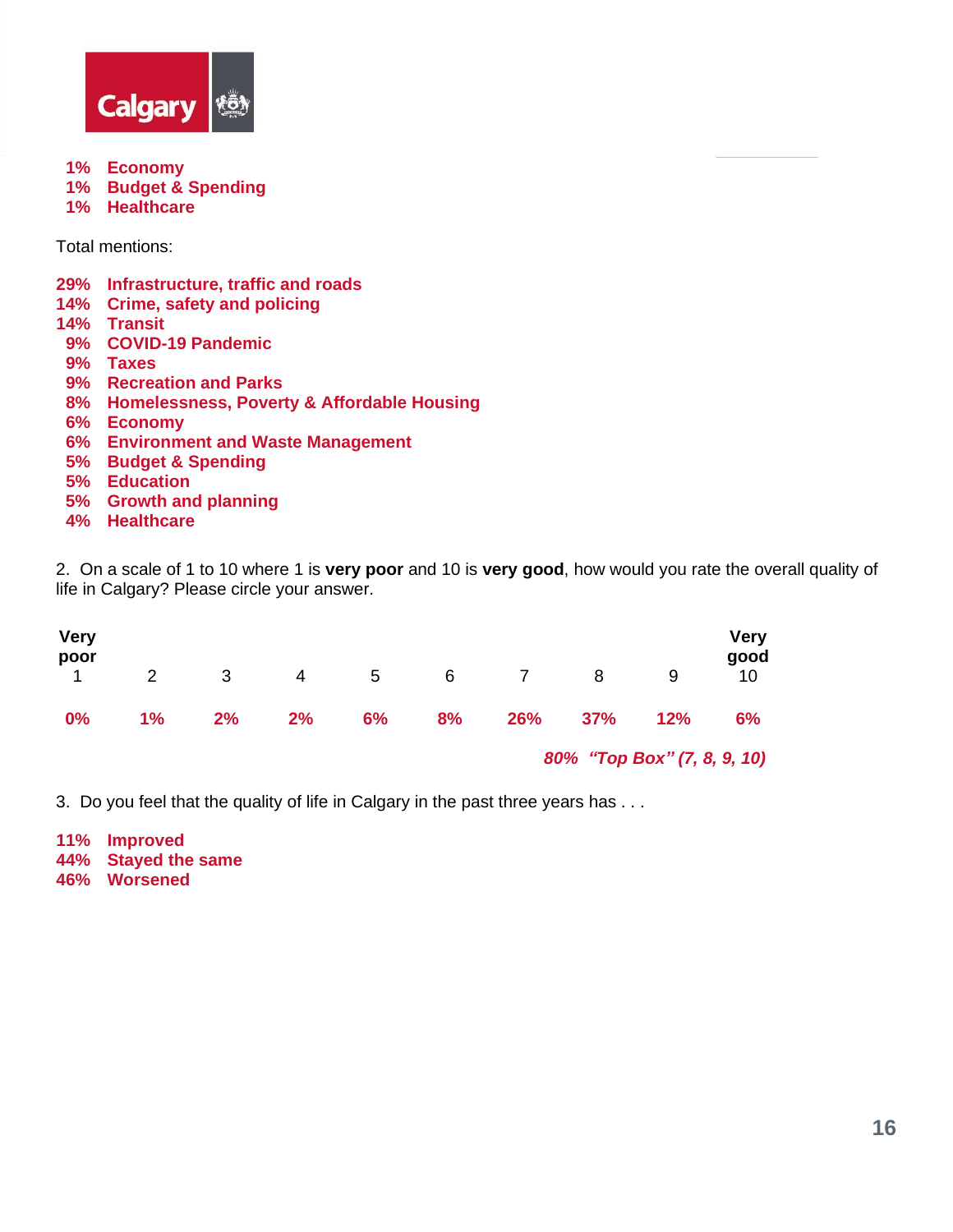

4. The City of Calgary provides a variety of services including police, fire, transit, recreation, parks, roads, water and sewer as well as community planning and social development.

The following is a list of programs and services provided to you by The City of Calgary. How satisfied are you with the job that The City is doing in providing this program or service?

|                                                                            | <b>Very</b><br>satisfied | <b>Somewhat</b><br>satisfied | Very +<br><b>Somewhat</b><br>satisfied | Change<br>from last<br>year |
|----------------------------------------------------------------------------|--------------------------|------------------------------|----------------------------------------|-----------------------------|
| The Fire Department                                                        | 77%                      | 21%                          | 99%                                    |                             |
| Your home garbage collection service                                       | 58%                      | 33%                          | 91%                                    | $-2%$                       |
| Your home Blue Cart recycling                                              | 61%                      | 33%                          | 93%                                    | $-2%$                       |
| Your home Green Cart composting                                            | 56%                      | 36%                          | 92%                                    |                             |
| City-operated recreation programs such as<br>swimming lessons              | <b>28%</b>               | 62%                          | 90%                                    | $-2%$                       |
| Calgary's parks, and other open spaces                                     | 46%                      | 48%                          | 93%                                    |                             |
| The quality of drinking water                                              | 67%                      | <b>27%</b>                   | 93%                                    | $-2%$                       |
| Bylaw services for things such as noise<br>complaints, fire pits and weeds | 31%                      | 53%                          | 85%                                    |                             |
| Animal control services for stray animals<br>and dog licensing             | 41%                      | 52%                          | 93%                                    | $+2%$                       |

5. How safe do you feel or would you feel walking alone in your neighbourhood after dark? Do you or would you feel . . .

**39% Very safe 40% Reasonably safe 15% Somewhat unsafe 6% Very unsafe**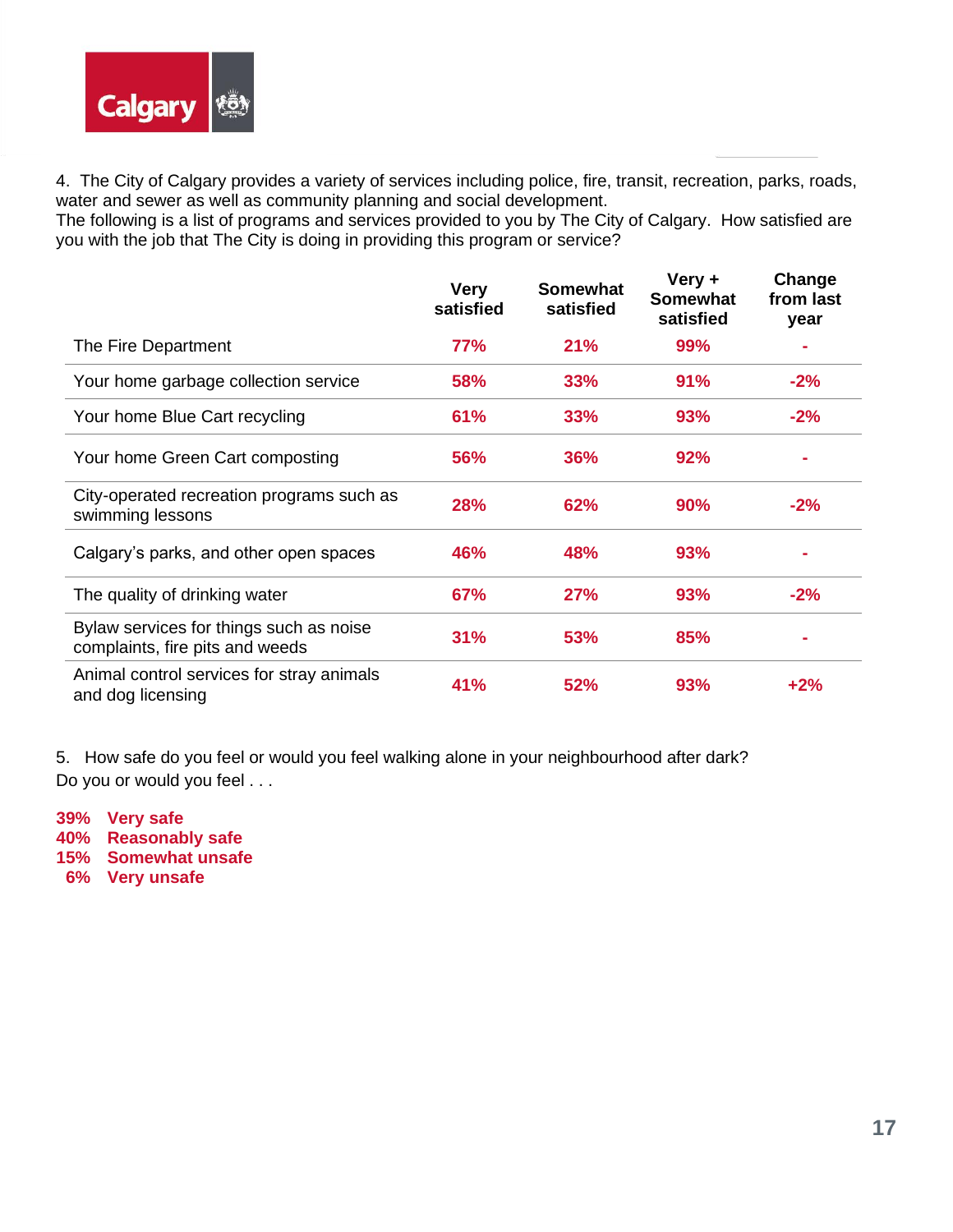

6. Next are some statements that some people have said about life in Calgary. Please tell us whether you agree or disagree with each statement, using a scale from 1 to 10, where 1 is **completely disagree** and 10 is **completely agree**.

|                                                                                                           | <b>Completely</b><br><b>Agree (10)</b> | Agree<br>(9, 8, 7) | <b>Neutral</b><br>(6, 5) | <b>Disagree</b><br>(4, 3, 2, 1) |
|-----------------------------------------------------------------------------------------------------------|----------------------------------------|--------------------|--------------------------|---------------------------------|
| a) Calgary is moving in the right direction to<br>ensure a high quality of life for future<br>generations | 7%                                     | 43%                | 30%                      | <b>20%</b>                      |
| b) I am proud to be a Calgarian                                                                           | 35%                                    | 46%                | 13%                      | 6%                              |
| c) I am proud to live in my neighbourhood                                                                 | 30%                                    | <b>54%</b>         | 11%                      | 5%                              |
| d) I am regularly involved in neighbourhood<br>and local community events                                 | 5%                                     | 21%                | <b>26%</b>               | 48%                             |
| e) Calgary is a great place to make a life                                                                | <b>19%</b>                             | 58%                | 16%                      | 7%                              |

7. What community do you live in?

**In the Calgary Citizen Satisfaction survey, we collect a statistically representative number from each of Calgary's 14 Wards.**

8.Are you a . . .

**51% Woman 49% Man <1% Prefer to self-describe**

9. How many years have you lived in Calgary?

**Average = 27 years**